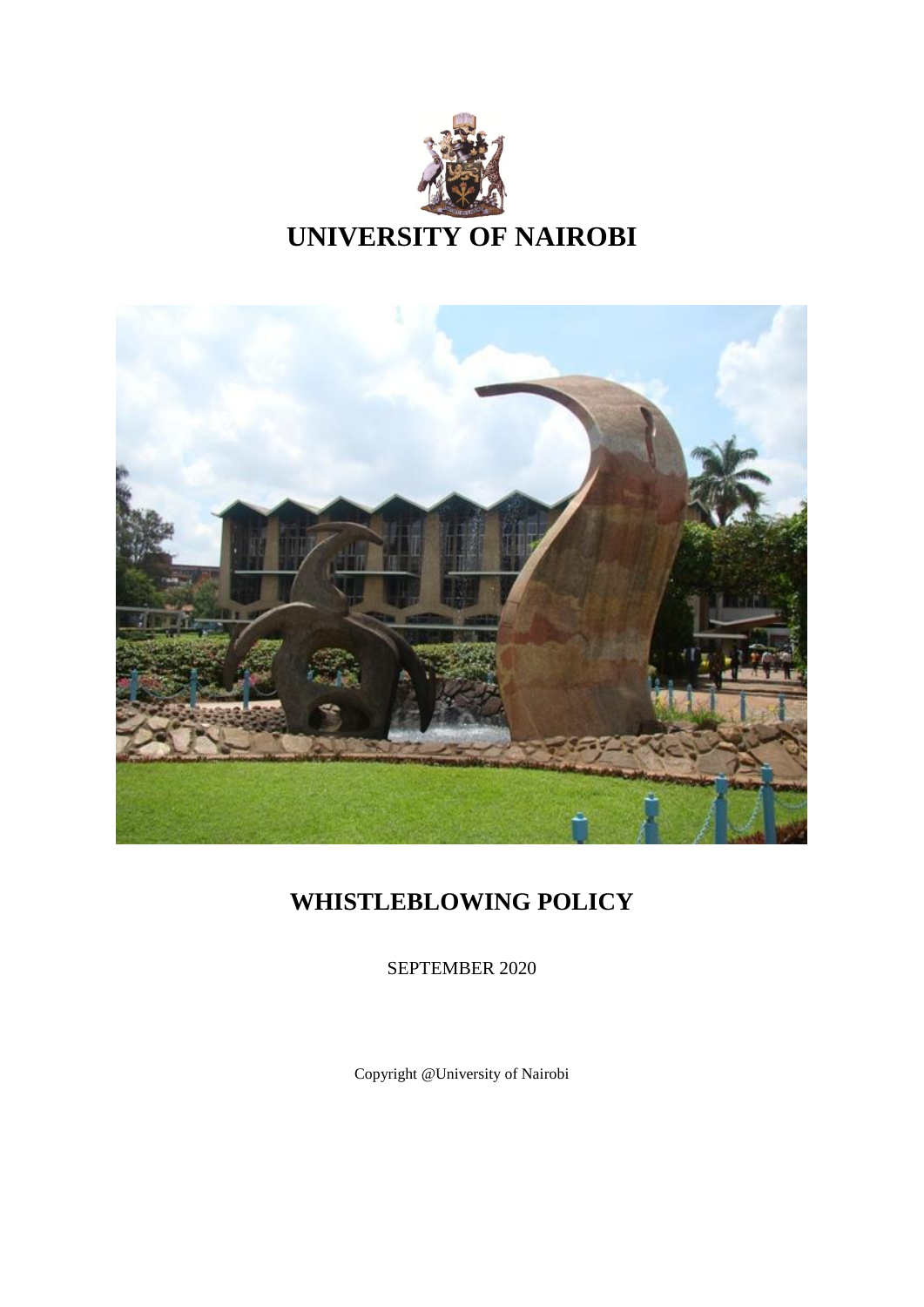# **TABLE OF CONTENTS**

| 1.0  |                                          |  |
|------|------------------------------------------|--|
| 1.1  |                                          |  |
| 1.2  |                                          |  |
| 2.0  | SCOPE AND APPLICABILITY OF THE POLICY. 1 |  |
| 2.1  |                                          |  |
| 2.2  |                                          |  |
| 3.0  |                                          |  |
| 3.1  |                                          |  |
| 3.2  |                                          |  |
| 4.0  |                                          |  |
| 5.0  | TYPES OF CORRUPTION AND MALPRACTICE 2    |  |
| 6.1  |                                          |  |
| 7.0  |                                          |  |
| 8.0  |                                          |  |
| 9.0  | PROTECTION FOR WHISTLEBLOWERS 4          |  |
| 10.0 |                                          |  |
| 11.0 | WITHDRAWAL OF PROTECTION 5               |  |
| 12.0 |                                          |  |
| 13.0 |                                          |  |
| 14.0 |                                          |  |
| 15.0 |                                          |  |
| 16.0 |                                          |  |
| 17.0 |                                          |  |
| 18.0 |                                          |  |
| 19.0 |                                          |  |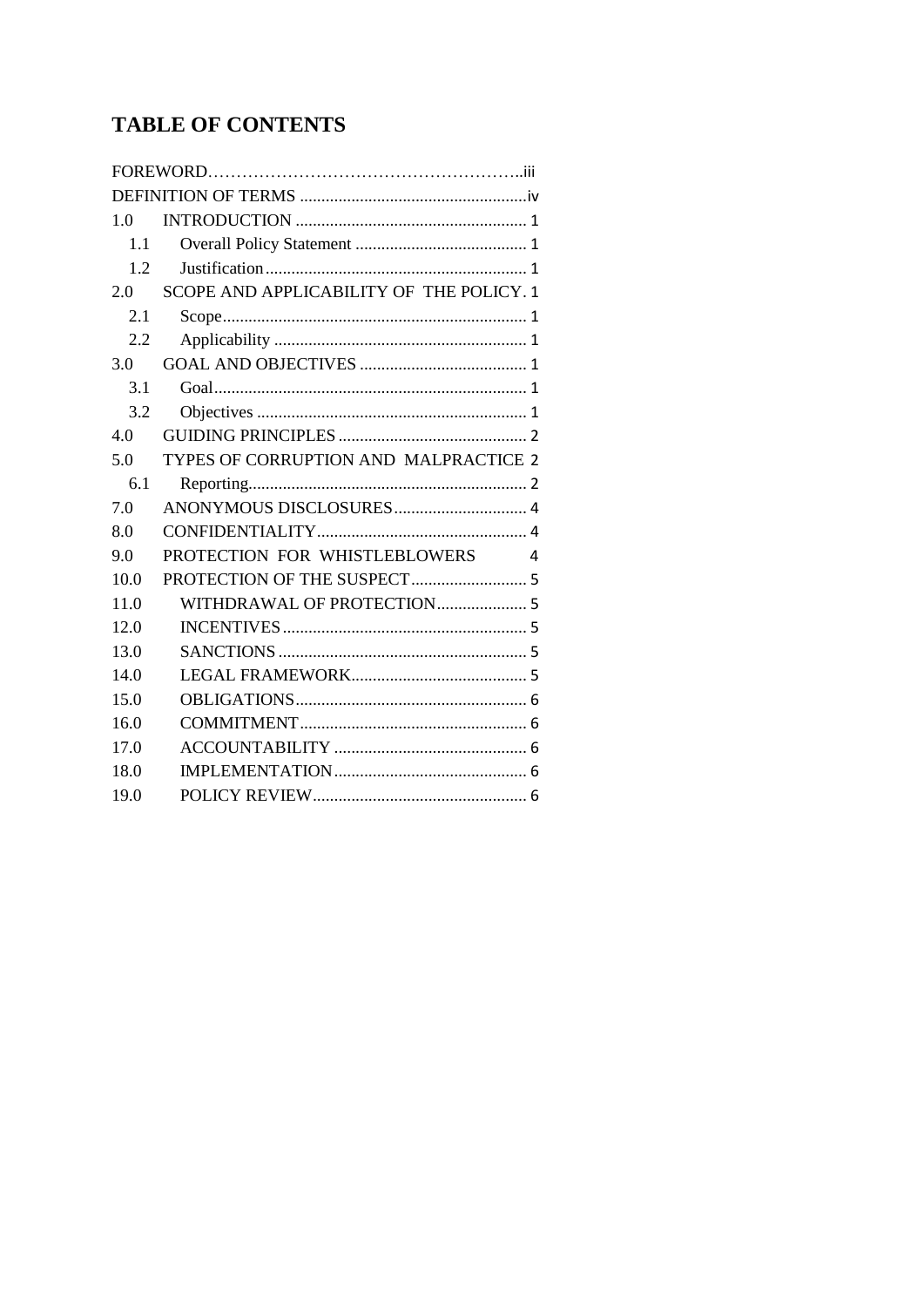### <span id="page-2-0"></span>**FOREWORD**

The University of Nairobi is committed to upholding institutional integrity and accountability in accordance with the national values and principles of governance as per the provisions of the Constitution of Kenya, 2010. This is reflected in the University's core values of accountability, transparency, good governance, teamwork, equity and fairness, honesty and integrity.

The University has formulated this policy on Whistleblowing to help deepen these values within our community. The University recognizes that Whistleblowing enhances achievement of good governance practices; it is an effective way of detecting corruption and other malpractices. This Policy also recognizes that Whistleblowing acts as an early warning system to enhance preemptive action.

Accordingly, this Policy demonstrates the University's commitment to recognize and take action in respect of corruption and malpractice by members of the University community. This Policy sets out the organizational approach and obligation to the detection and prevention of corruption and malpractice within the University of Nairobi. It provides a procedure for the making of good faith disclosures; protection of those who make such disclosures from reprisals; and a mechanism for appropriate investigation of and response to such disclosures.

This policy is benchmarked with and informed by international best practices, the Constitution of Kenya, 2010, national legal and policy frameworks, and the University of Nairobi Statutes.

### **STEPHEN G. KIAMA, PhD VICE-CHANCELLOR**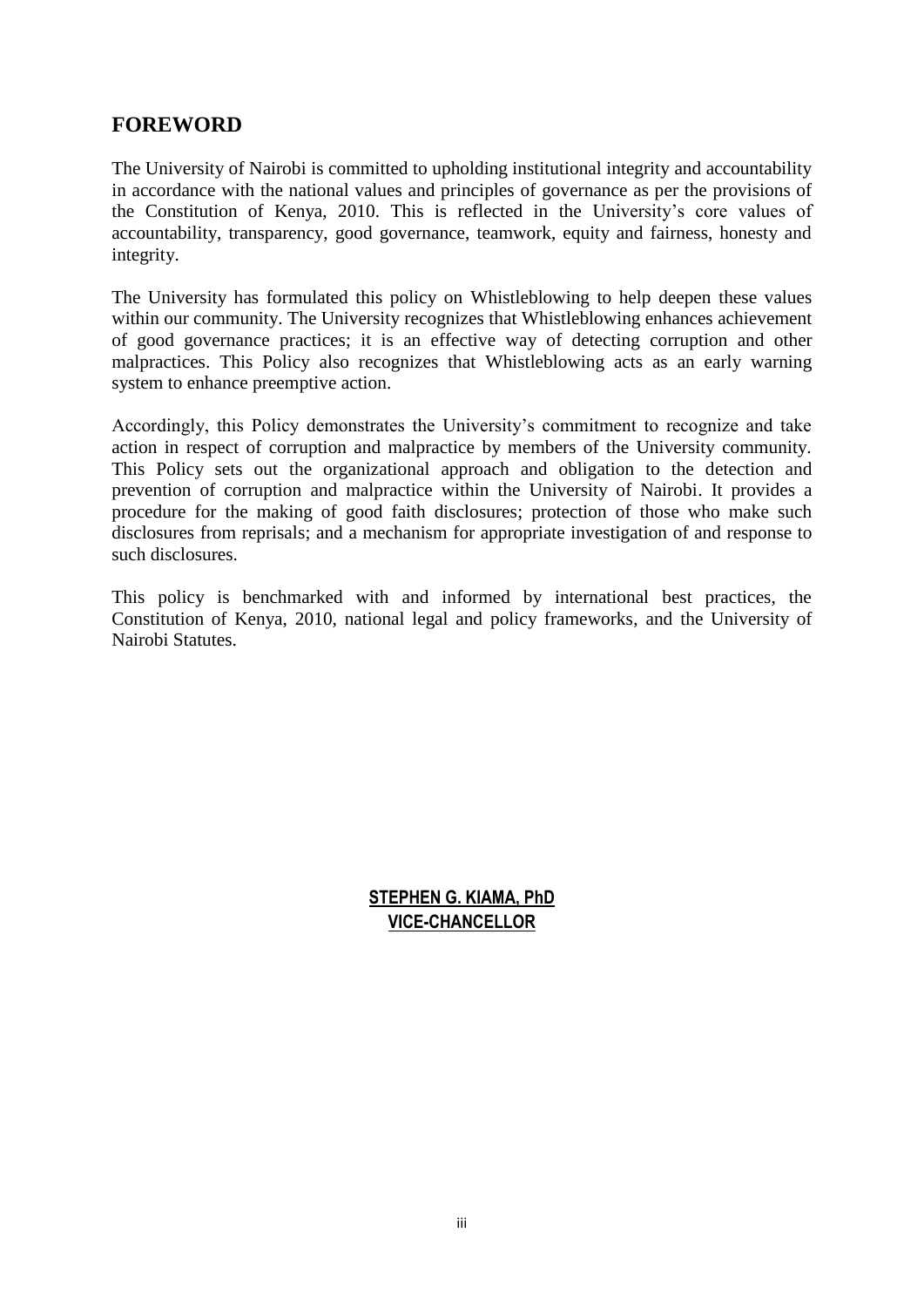# <span id="page-3-0"></span>**DEFINITION OF TERMS**

In this policy unless the context otherwise requires:

"*confidential information*" includes:—

- (a) information about the identity of:
	- (i) a whistleblower; and
	- (ii) a person against whom a whistleblower has made a disclosure of improper conduct;
- (b) information disclosed by a whistleblower;
- (c) substance of an investigation

"*corruption*" – corruption means the misuse or abuse of University office for private gain. Circumstances that would constitute corruption include:

- (a) Bribery
- (b) Embezzlement
- (c) Misappropriation or diversion of public property and public funds
- (d) Abuse of functions
- (e) Misuse of cash or University resources
- (f) Illicit enrichment
- (g) Obstruction of justice and concealment
- (h) Practicing of nepotism, tribalism, clannism
- (i) Practicing discrimination on the basis of religion, gender or disability
- (j) Improper reporting of time (timecard, sick or vacation leave reporting)
- (k) Activities causing environmental pollution and degradation
- (l) Inversion and distortion of social values including soliciting for and giving sexual and assorted favours
- (m) Negligence of professional ethics
- (n) Electoral fraud including election manipulation or vote rigging, and
- (o) Any other acts of corruption as defined in the Anti-Corruption and Economic Crimes Act, 2003.

"*designated office*"- means an independent office mandated by the Vice Chancellor to implement this policy and carry out any other functions under this policy.

"*detrimental action*" refers to any adverse action taken by the University, or any individual doing work for or on behalf thereof against a whistleblower and includes:

- (a) action causing physical, emotional and psychological injury, loss or damage;
- (b) intimidation or harassment;
- (c) reprisal which includes retaliatory acts such as to harass, discriminate, threaten, demote, discipline, suspend, dismiss or otherwise disadvantage the individual, adversely affect the individual's employment, enrolment, working conditions or learning conditions, or deny the individual a benefit or threat to take any of the foregoing measures as a direct result of the individual, in good faith, disclosing a perceived malpractice.
- (d) interference with the lawful employment, livelihood or freedom of any person, discrimination, discharge, demotion, suspension, disadvantage, termination or adverse treatment in relation to a person's employment, career, profession, trade or business or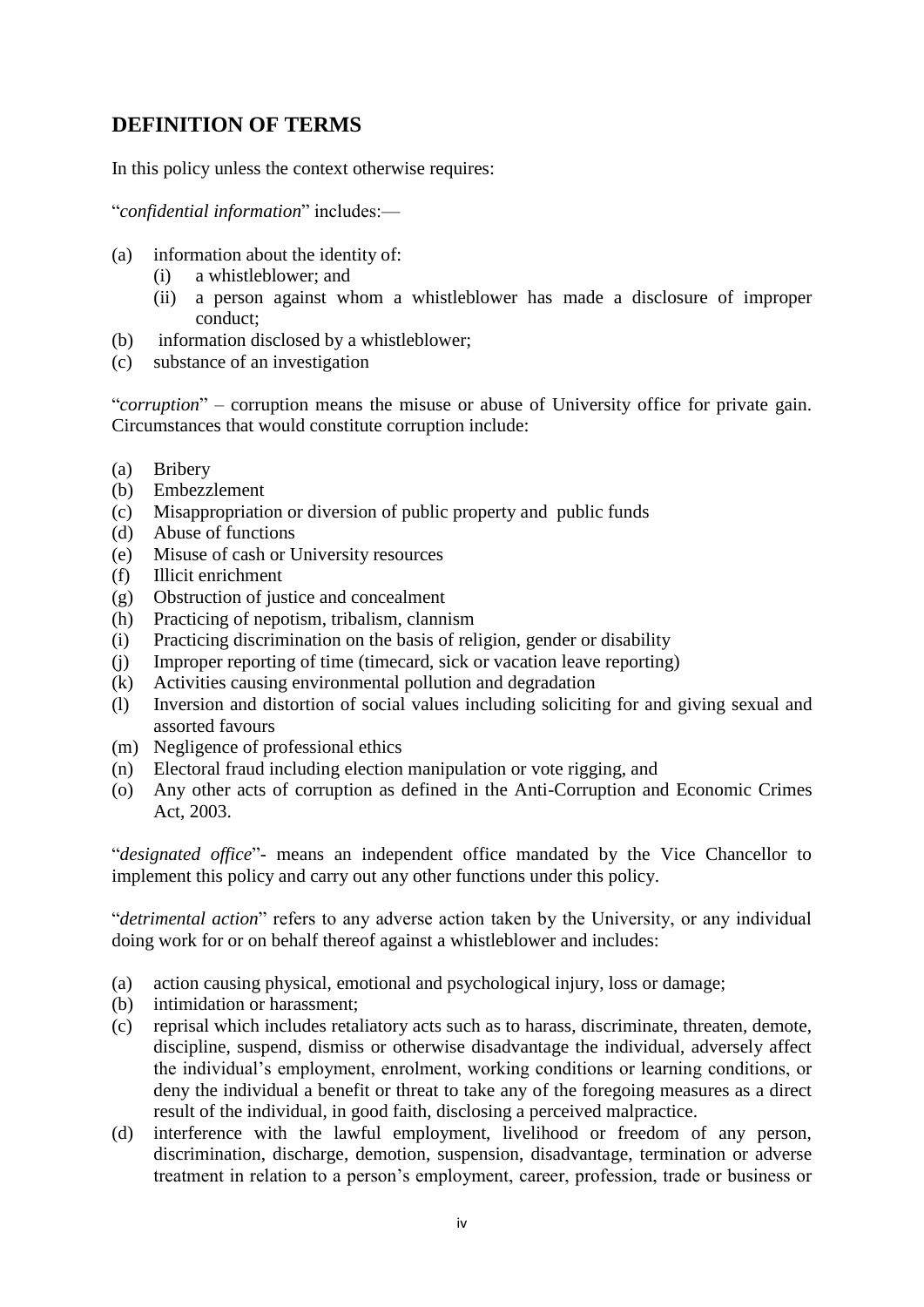the taking of disciplinary action, or any other discriminatory action that would curtail the exercise of rights protected by this Policy;

(e) a threat to take any of the actions referred to in paragraphs (a) to (d).

"*disclosure*" means any written or oral submission of information reporting alleged malpractice and which in the reasonable belief of a person, tends to show one or more of the following:

- (a) An unlawful, corrupt, or irregular use of public funds or public resources;
- (b) An act, omission, or course of conduct that constitutes a serious risk to public health or public safety or the environment;
- (c) An act, omission, or course of conduct that constitutes a serious risk to the maintenance of law, including the prevention, investigation, and detection of offences and the right to a fair trial;
- (d) An act, omission, or course of conduct that constitutes an offence;
- (e) An act, omission, or course of conduct by a public official that is oppressive, improperly discriminatory, or grossly negligent, or that constitutes gross mismanagement.

"*good faith*" means honestly intended action based on a reasonable belief and is evident when the report is made without malice and the individual has a reasonable basis to believe that the report is substantially true.

*"malpractice*" means improper, illegal, or negligent professional activity or treatment.

*protected disclosure*"- means a disclosure that relates to any of the matters covered under the definition of disclosure above, has been made in good faith and in accordance with the procedure established by this policy:

- (a) it relates to one of the broad categories of malpractice covered under the definition of disclosure above;
- (b) the disclosure has been made in good faith;
- (c) the disclosure has been made according to the procedure established by this policy.

"*public interest"* means considerations affecting the welfare of the general public and includes but is not limited to the following matters:

- (a) freedom of thought and expression;
- (b) the proper management of the University;
- (c) public health and safety;
- (d) security;
- (e) the prevention and detection of crime and fraud; and
- (f) the economic wellbeing of the University.

*"suspect"* means a person against whom a disclosure has been made.

*"the University"* means the University of Nairobi

"*University community*" means the Council, academic, administrative and support staff, students, contractors or any agents of the University.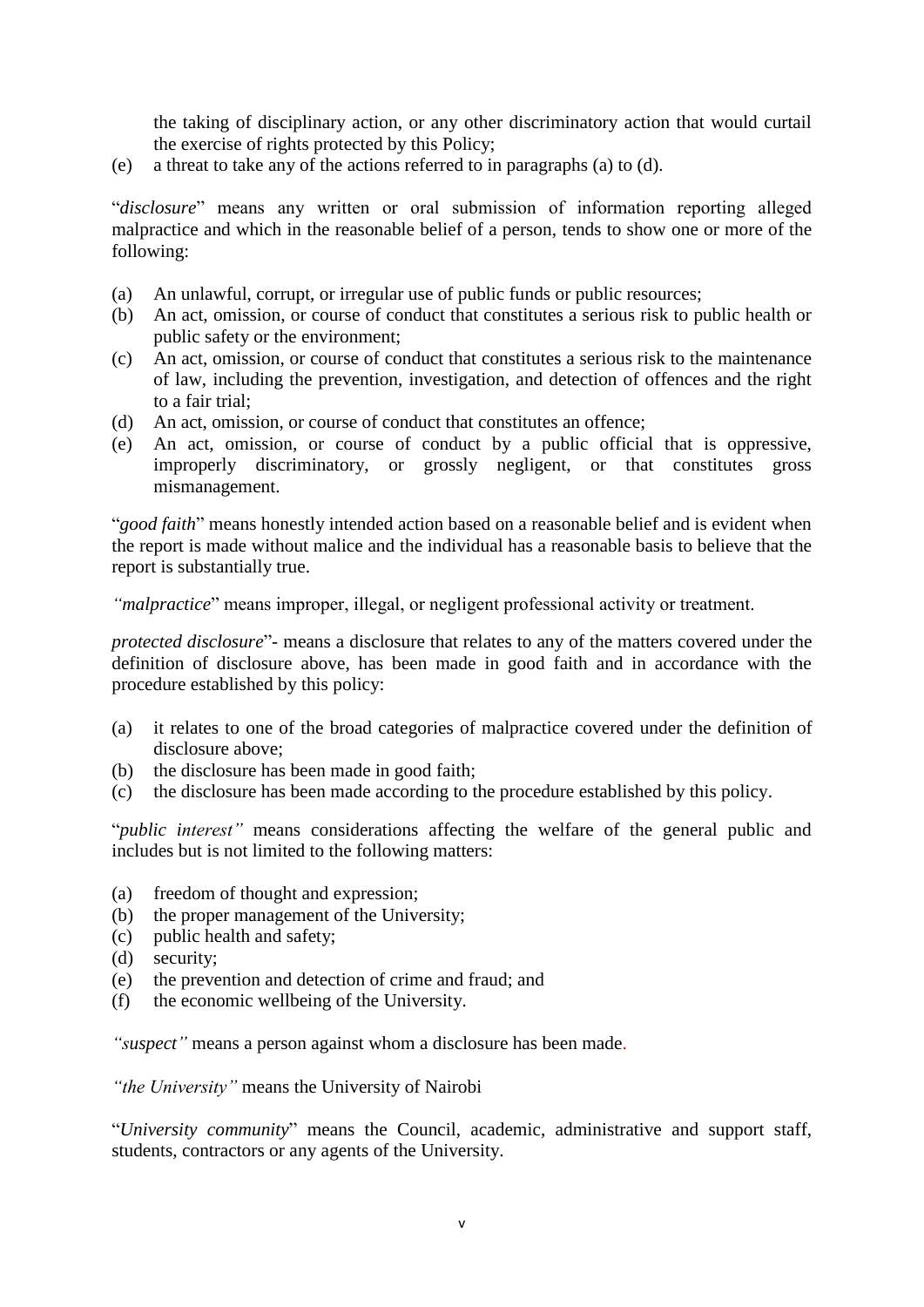"*whistleblower*" means a person who reports in good faith and on reasonable grounds to the Designated Office any facts concerning corruption or malpractice at the University in accordance with this policy.

"*whistleblowing*" means the disclosure in good faith by a person to the competent authorities, which the person reasonably believes, is evidence of corruption or malpractice and in accordance with this Policy.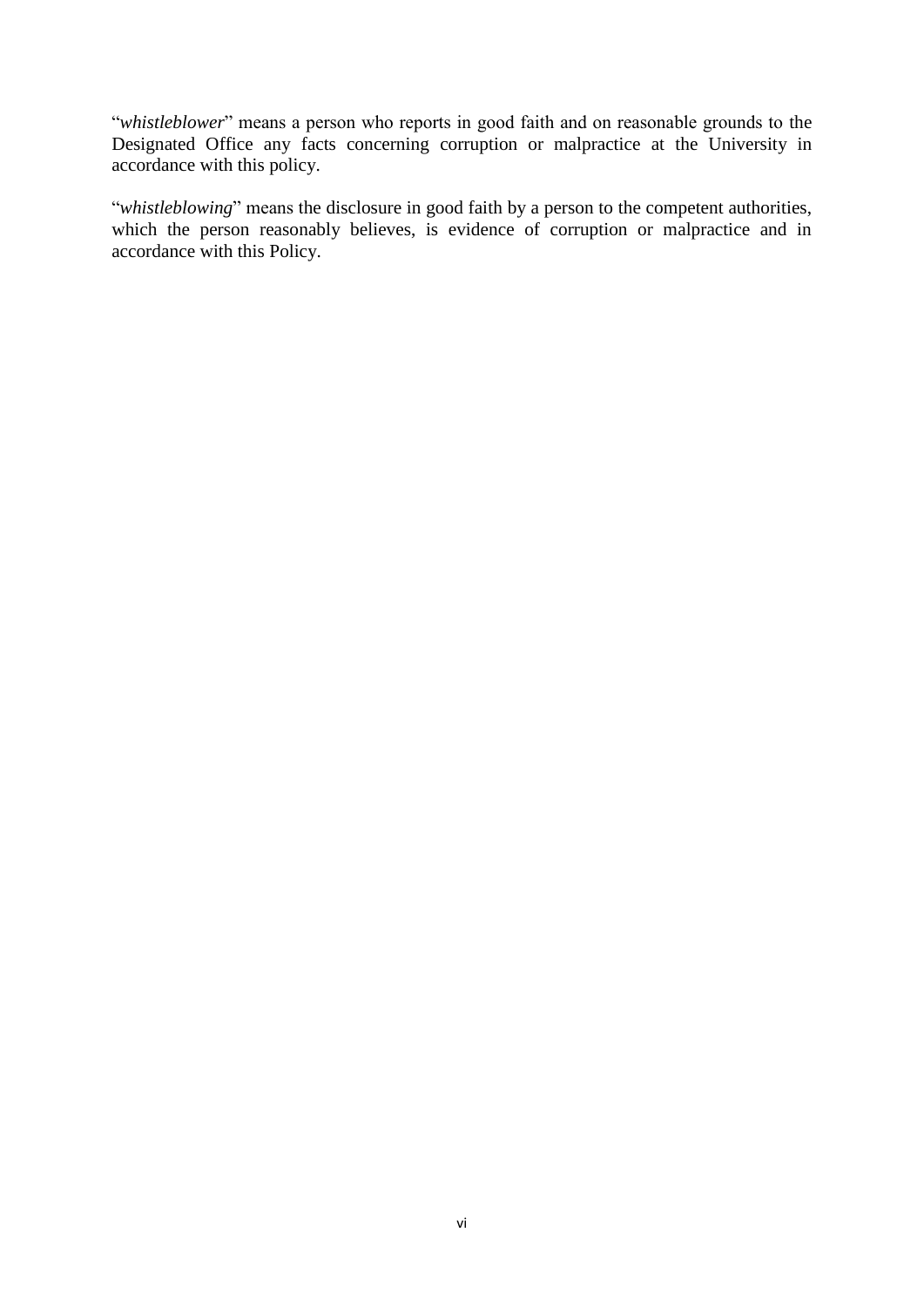# **1.0 INTRODUCTION**

The University aims to foster a culture of integrity, responsibility, transparency and accountability. Whistleblowing promotes such accountability by allowing for the disclosure, by any person, of information about misconduct while at the same time protecting the person against sanctions of all forms.

This Policy has been developed to enable the University community to make disclosures of corruption or malpractice without fear of intimidation or reprisal. The policy is in tandem with other policies in the University that promote transparency and accountability.

### <span id="page-6-0"></span>**1.1 Policy Statement**

- (1) The University embraces good faith Whistleblowing.
- (2) The whistleblower will suffer no adverse repercussions as a result of making a disclosure of corruption or malpractice.

### <span id="page-6-1"></span>**1.2 Justification**

Fear of reprisals, detrimental actions and inaction – lead to reluctance by staff, students, and other members of the university community to report corruption or malpractice. The University whistleblowers need to be protected to effectively reduce corruption and malpractices in the University.

# <span id="page-6-2"></span>**2.0 SCOPE AND APPLICABILITY OF THE POLICY**

### <span id="page-6-3"></span>**2.1 Scope**

This Policy sets out the framework for the disclosure of information, which is in the public interest and in particular information on corruption or malpractices, as specified in the Policy. The Policy includes types of corruption and malpractice covered, procedures for reporting and investigation of disclosures, protections, incentives, and sanctions.

### <span id="page-6-4"></span>**2.2 Applicability**

The policy covers disclosures made by members of the University community.

# <span id="page-6-5"></span>**3.0 GOAL AND OBJECTIVES**

### <span id="page-6-6"></span>**3.1 Goal**

The goal of this policy is to create an enabling environment and a culture of disclosing corruption or malpractice in good faith while at the same time offering protection to the whistleblower.

### <span id="page-6-7"></span>**3.2 Objectives**

The main objectives of the Policy are:

- (a) To provide avenues for members of the University community to make disclosures of corruption or malpractice.
- (b) To provide a clear procedure for handling good faith disclosures.
- (c) To enable University Management to be informed at an early stage about acts of corruption or malpractice.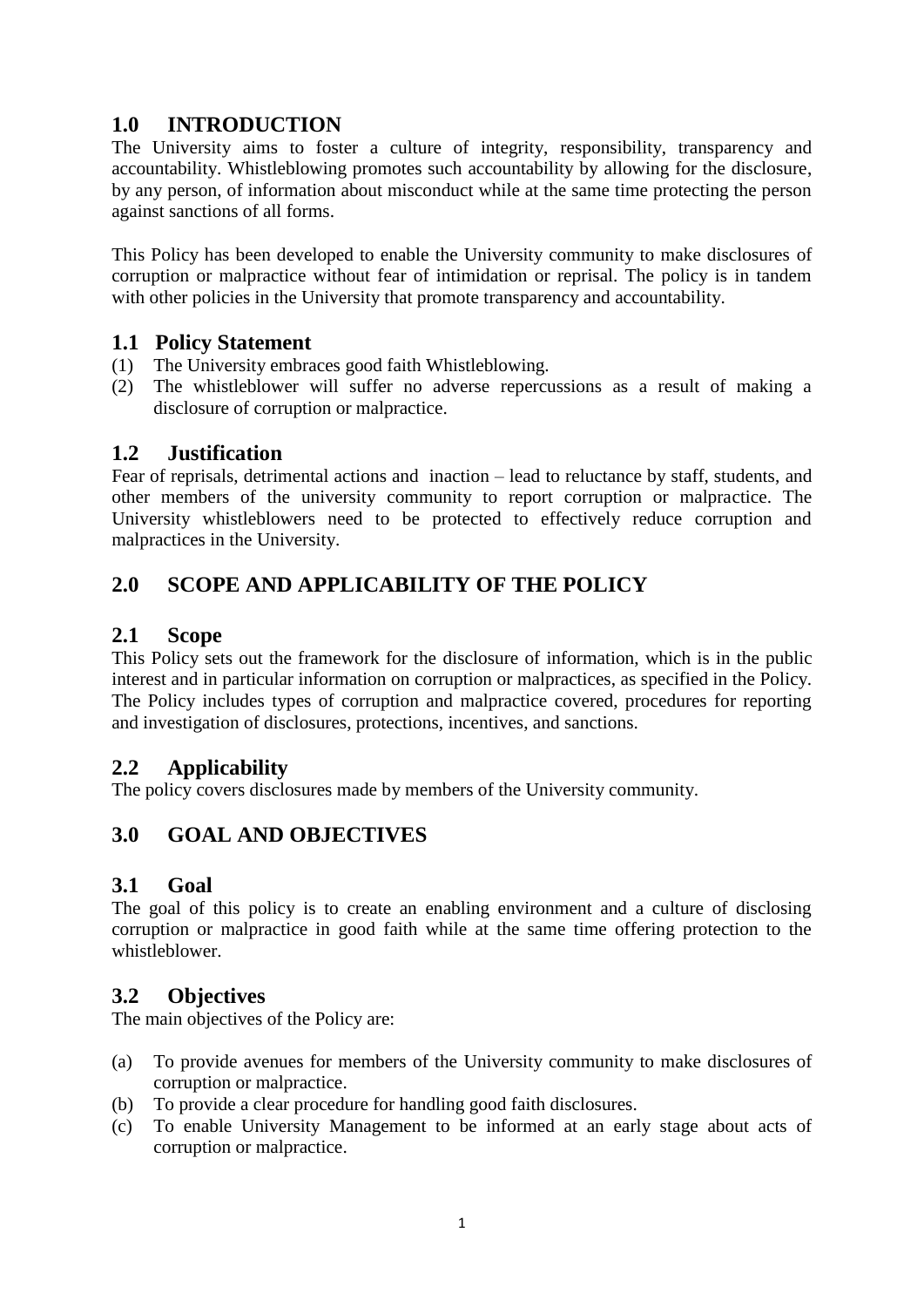- (d) To reassure members of the University community that they will be protected from reprisal, unfair treatment or other detrimental actions for disclosures made in good faith in accordance with this policy.
- (e) To foster a culture of transparency, accountability and integrity.

# <span id="page-7-0"></span>**4.0 GUIDING PRINCIPLES**

The Policy shall be guided by the following principles:

- (a) The principles of good governance, integrity, transparency and accountability.
- (b) The principles of equality, equity, human rights and non-discrimination.
- (c) The principles of natural justice.

# <span id="page-7-1"></span>**5.0 TYPES OF CORRUPTION AND MALPRACTICE**

This Policy covers the disclosure of information which, in the reasonable belief of the person making it, is in the public interest, and tends to show one or more acts of corruption or malpractice as defined in this policy:

Examples of corruption and malpractice disclosures, which may fall within these categories and thus covered by this policy include but are not limited to:

- (a) financial malpractice or impropriety, fraud, bribery, stealing or corruption;
- (b) irregularities in the hiring or promotion of staff;
- (c) academic and examination malpractices such as the production, citation, or other use of fraudulent research data, breach of intellectual property, plagiarism, cheating in examination and impersonation;
- (d) professional malpractice;
- (e) Practicing of nepotism, tribalism, clannism;
- (f) Inversion and distortion of social values including soliciting for and giving sexual and assorted favours;
- (g) obstruction or frustration of academic freedom;
- (h) irregular procurement of goods and services;
- (i) irregular resource allocation; and
- (j) falsification of data or documents.

# **6.0 PROCEDURE FOR DEALING WITH DISCLOSURES**

# <span id="page-7-2"></span>**6.1 Reporting**

### *6.1.1 Who can make a disclosure*

Disclosures may emanate from members of the University community who have a reasonable belief that there is corruption and malpractice.

### *6.1.2 Procedure for making a disclosure*

Acts of corruption or malpractice may be disclosed orally, through phone, in writing, or through electronic media. All reports shall be sent directly to the designated office.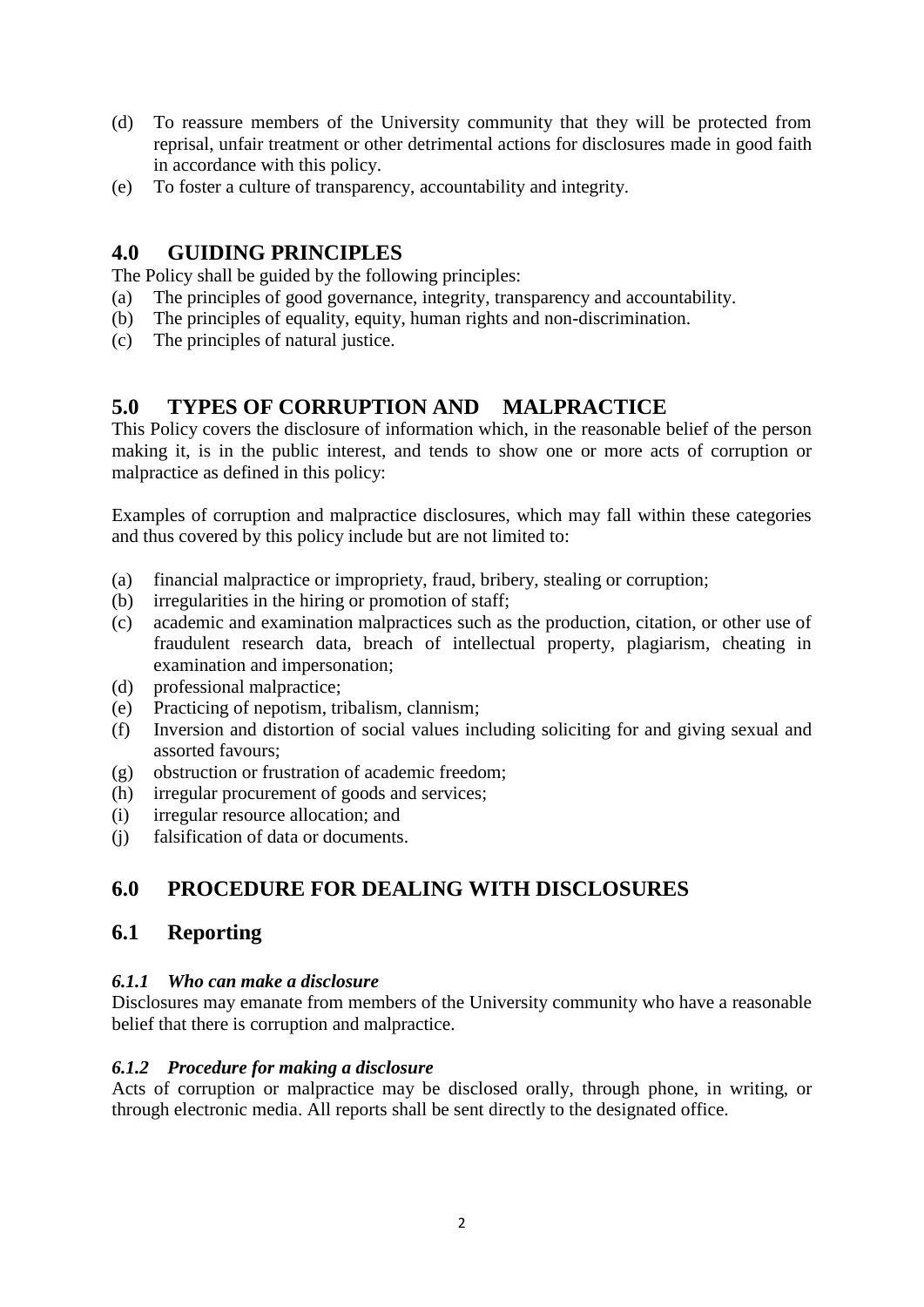The disclosure should contain the following details: the alleged corruption or malpractice, the identity of individuals and significant dates, locations or events, where applicable. It is important that individuals disclose information at the earliest opportunity.

#### *6.1.3 Action following disclosure*

Upon receipt of disclosure, the Designated Office shall:

- 1. Acknowledge receipt of the reported violation or suspected violation within 24 hours.
- 2. Will consider the disclosure and assess whether it falls within the scope of this Policy and determine whether:
	- (i) investigations are necessary and, if so, the form of investigation to be undertaken.
	- (ii) refer the matter to another university body under appropriate policies.
	- (iii) refer the matter to the Police.
	- (iv) close the matter.

The Designated Office shall notify the whistleblower about the action taken within 30 days.

#### *6.1.4 Procedure for investigation of disclosures*

Where the designated office decides to investigate, the procedure shall be as follows:

Where the matter is to be the subject of an internal inquiry, the designated office will then consider how that investigation should be conducted. This consideration will include determining:

- (a) who should undertake the investigation;
- (b) the procedure to be followed;
- (c) the point at which the person or persons against whom the disclosure is made, will be informed as to the nature of that disclosure; and
- (d) the scope of the concluding report.

#### *6.1.4 Timeliness*

The Designated Office will deliver the report to the Vice Chancellor and/or other relevant agency within three months from the date of commencement of investigations.

#### *6.1.6 Record of outcomes*

A record of all disclosures and any subsequent actions taken will be made by the Designated Office, who will retain such material in accordance with the University of Nairobi Records Management Policy.

#### *6.1.7 External Disclosures*

If, having exhausted this procedure, the whistleblower is not satisfied with the University's response and reasonably believes that the information disclosed, and any allegation contained in it, are substantially true, he/she is at liberty to take the matter further by raising it with the appropriate agencies established by law such as:

- (a) Commission on Administrative Justice
- (b) Kenya National Commission on Human Rights
- (c) Ethics and Anti- Corruption Commission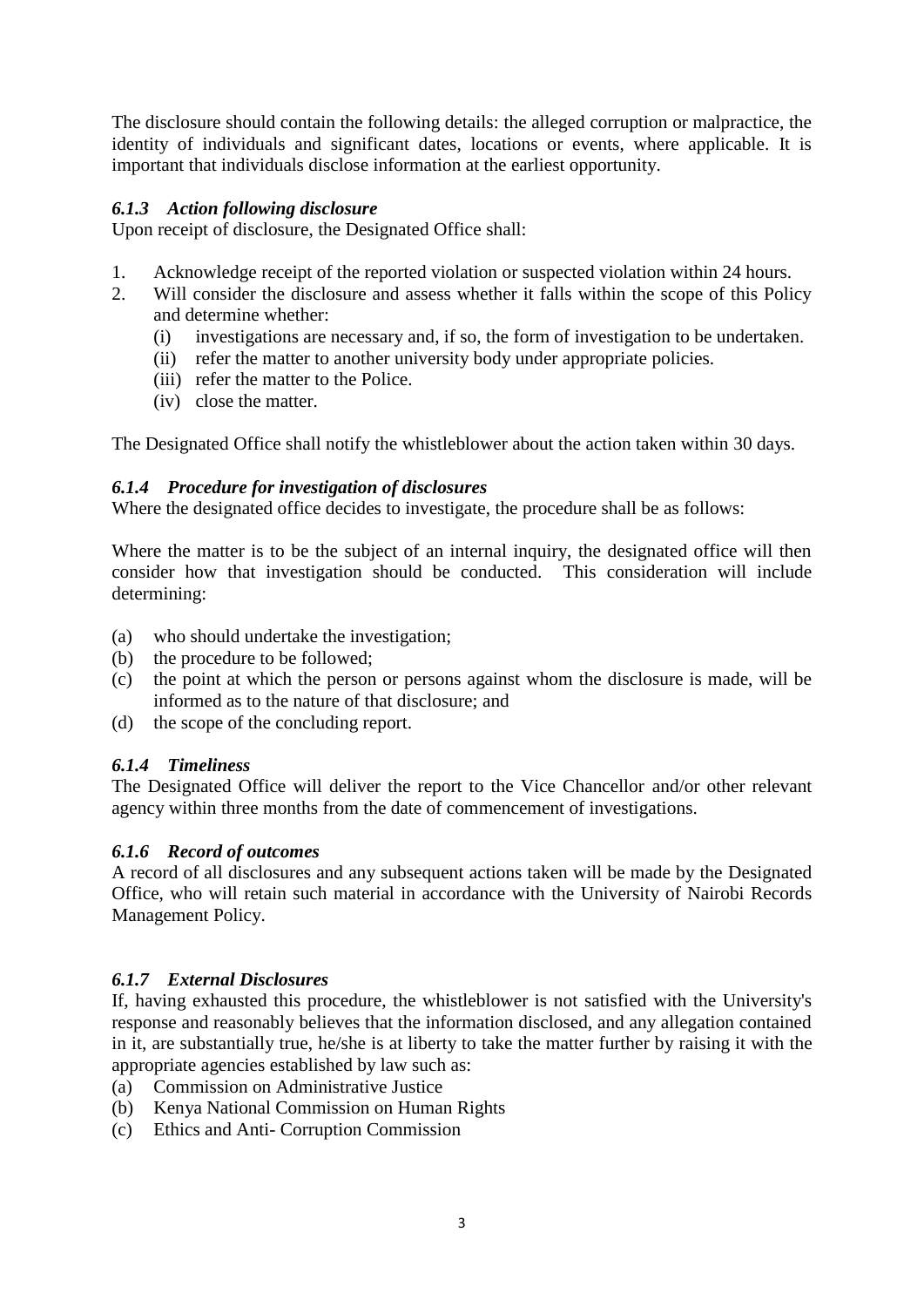# <span id="page-9-0"></span>**7.0 ANONYMOUS DISCLOSURES**

Whistleblowers making disclosures under this policy are encouraged to reveal their identity. Anonymous disclosures may prove difficult to investigate but will be considered at the discretion of the University. In exercising this discretion, the Designated Office will take into account the following:

- (a) seriousness of the issues raised;
- (b) credibility of the information disclosed; and
- (c) likelihood of confirming the information from other sources.

### <span id="page-9-1"></span>**8.0 CONFIDENTIALITY**

The University shall treat disclosures made under this policy with utmost confidentiality. The substance of an investigation including the identities of the parties will remain confidential and may only be disclosed in the following circumstances:

- (a) Where the law requires disclosure;
- (b) The whistleblower has waived his/her right of confidentiality;
- (c) The identity of the whistleblower or substance of disclosure is already publicly known; and
- (d) The information is given on strictly confidential basis for the purpose of obtaining professional advise.

# <span id="page-9-2"></span>**9.0 PROTECTION FOR WHISTLEBLOWERS**

If a member of staff makes a disclosure in conformity with this Policy, the member may not:

- (a) be dismissed from employment;
- (b) have salary increases or employment related benefits withheld;
- (c) be transferred or reassigned;
- (d) be denied a promotion that the employee otherwise would have received; or
- (e) be demoted.

If a student makes a disclosure in conformity with this Policy, the student may not:

- (a) be suspended or expelled from the University;
- (b) have financial aid or other benefits withheld;
- (c) be harassed by lecturers, employees or other students;
- (d) be denied enrollment in classes;
- (e) have their grades reduced; or
- (f) be subject to any other form of discrimination.

If any other member of the University community makes a disclosure in conformity with this policy, the University will not subject them to detrimental action.

Any member of the University community who takes the above detrimental action against a whistleblower will be subject to disciplinary action up to and including termination of services or expulsion from the university as appropriate.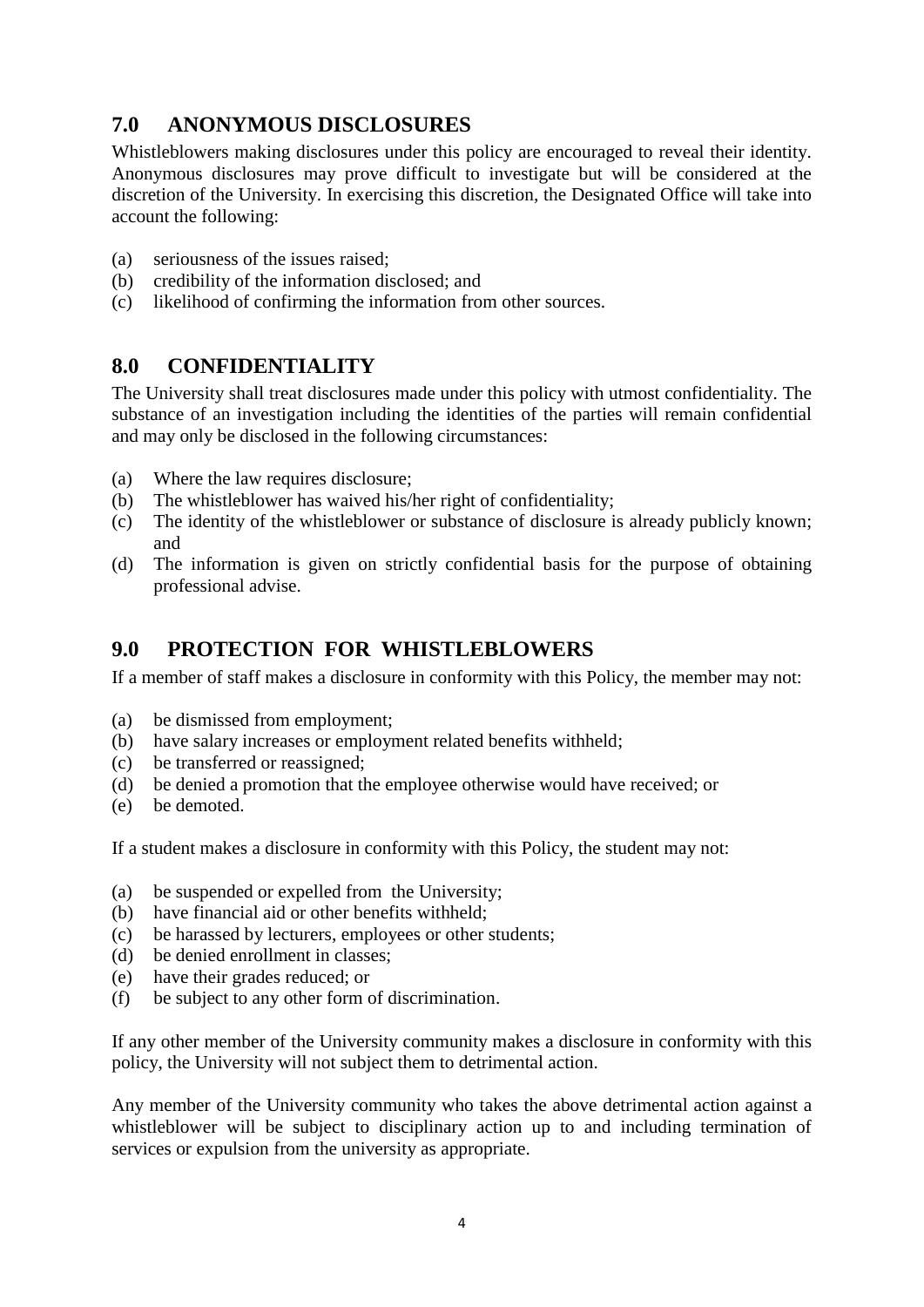# <span id="page-10-0"></span>**10.0 PROTECTION OF THE SUSPECT**

In the interest of natural justice, the suspect will be presumed innocent and will be accorded the right to be heard. The suspect will be taken through a fair due process.

# <span id="page-10-1"></span>**11.0 WITHDRAWAL OF PROTECTION**

The University may revoke the whistleblower protection conferred under this Policy if it is of the opinion, based on its investigation or in the course of its investigation finds that:

- (a) the whistleblower has participated in the corruption or malpractice disclosed;
- (b) the whistleblower willfully made in his/her disclosure of corruption or malpractice a material statement which he knew or believed to be false or did not believe to be true;
- (c) the disclosure of corruption or malpractice is malicious or baseless;
- (d) the disclosure of corruption or malpractice principally involves questioning the merits of government policy, including policy of a public body.

If the whistleblower protection has been revoked, the Designated Office will give a written notification to that effect to the whistleblower.

### <span id="page-10-2"></span>**12.0 INCENTIVES**

The designated office will develop a program for rewarding a whistleblower by giving nonmonetary awards and commendations.

### <span id="page-10-3"></span>**13.0 SANCTIONS**

- i) A whistleblower who does not act in good faith or makes an allegation without having reasonable grounds for believing it to be substantially true, or makes it maliciously, will be subject to disciplinary proceedings.
- ii) Any person who condones corruption or malpractice through willful suppression or concealment of relevant information or interferes with the investigation will be disciplined.

### <span id="page-10-4"></span>**14.0 LEGAL FRAMEWORK**

This policy will be guided by the relevant legal and policy frameworks, which include:

- (a) Constitution of Kenya, 2010
- (b) Anti-Corruption and Economic Crimes Act, 2003
- (c) Commission on Administrative Justice Act, 2011
- (d) Ethics and Anti-Corruption Commission Act, 2011
- (e) Fair Administrative Action Act, 2015
- (f) Leadership and Integrity Act, 2012
- (g) Official Secrets Act (Cap 187)
- (h) Penal Code (Cap. 63)
- (i) Public Officer Ethics Act, 2003
- (j) Public Procurement and Asset Disposal Act, 2015
- (k) Proceeds of Crime and Anti-Money Laundering Act, 2009